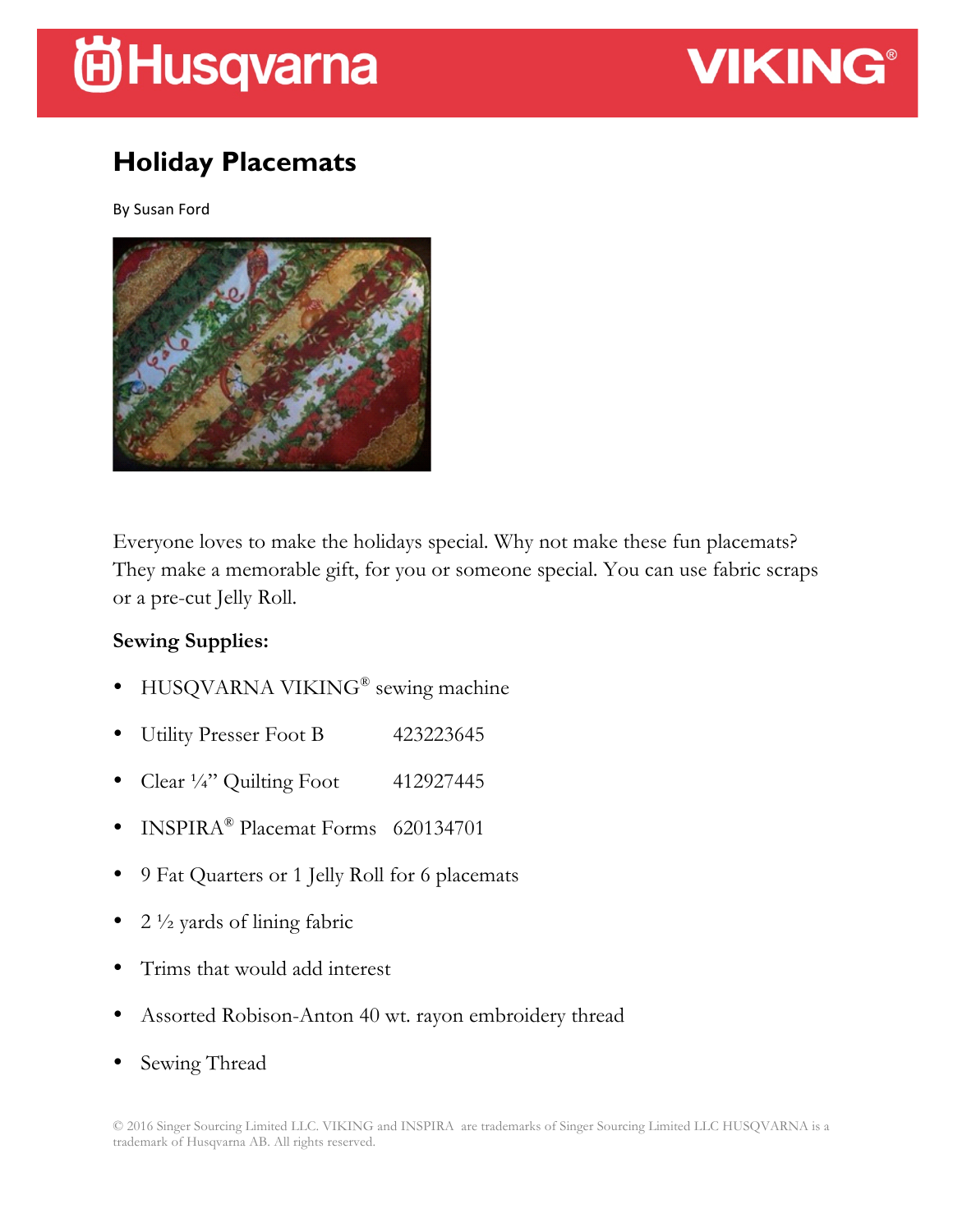# **尚Husqvarna**



### **Cut:**

From Fabric A:

Cut 2 ½" strips from each fat quarter

### From Fabric B:

Cut 6, 14"x18" rectangles

Cut 6, 2  $\frac{1}{2}$ " x 62" strips for binding

### **Prepare:**

Draw a 45° diagonal line on the INSPIRA<sup>®</sup> Placemats. Fuse INSPIRA<sup>®</sup> Placemats to the 14"x18" rectangles pieces of fabric B. Trim.

### **Sew**

• Select two strips and place right sides together. Lay them wrong side down along the drawn line. Sew  $\frac{1}{4}$ " seam.



• Iron open. Avoid direct heat of the iron on the INSPIRA® Placemat.

• Lay one strip of fabric, face down on one of the two pieces that have been attached to the placemat. Continue until the top of the placemat is covered. Trim edges.